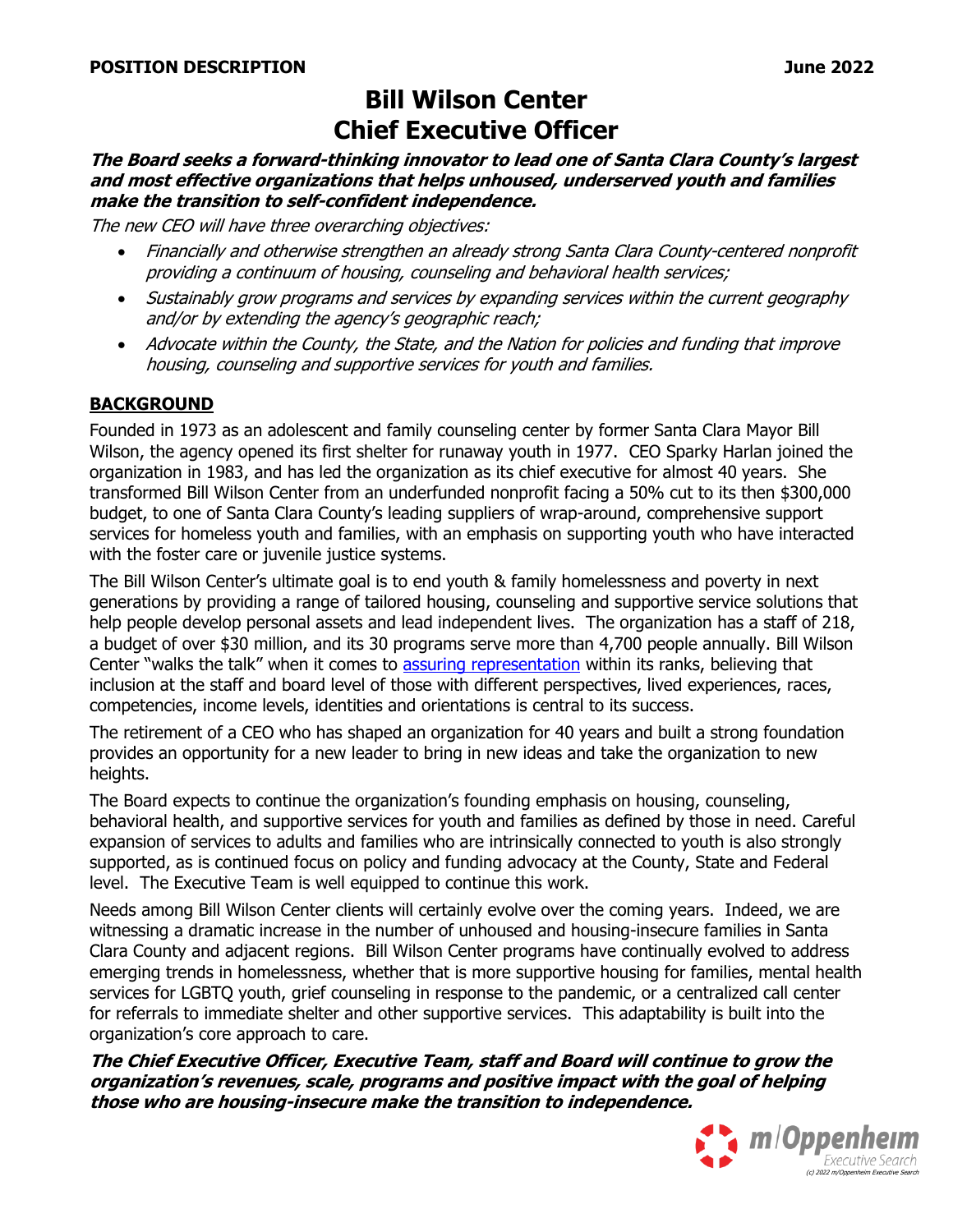## **BASIC FUNCTION**

The CEO will lead Bill Wilson Center by maintaining strategic focus on underserved youth, families and communities, and through efficient management of staff in a highly matrixed organization. The CEO will manage the big picture with a focus on advancing the Center's talent, culture, funding and fundraising in support of housing and supportive service programs that deliver practical impact.

Bill Wilson Center provides a sophisticated matrix of housing, behavioral health and supportive services, each attached to one or more funding sources. The CEO must negotiate with funding and oversight agencies informed by a strong understanding of challenges faced by housing-insecure youth, families and adults. The Bill Wilson Team is client-responsive, delivering services and innovating according to on-the-ground realities faced by clients. The CEO must understand supportive housing programs, behavioral health/MediCal funding and compliance issues, the juvenile justice and foster care systems, and have a strong understanding of inequities in our society based on gender, race, and intersectional identities to deliver appropriate services with the desired impact.

The CEO must also have a personal connection to communities served, including: those facing extreme poverty, involved with the criminal justice system, underserved immigrant communities, unhoused students, and youth aging out of foster care or justice system. These populations are overwhelmingly individuals of color with fewer resources and less access to opportunity, support and education. Bill Wilson Center will remain a force for change that listens and responds with empathy to need, and provides the kind of support that encourages self sufficiency. The CEO will be the chief advocate and fundraiser for the organization, with an ability to speak prominently and passionately about effective programs and system change that advance outcomes for youth, families and adults. Specific responsibilities and oversight duties include:

LEADERSHIP & CULTURE

- Working with the Executive Team, assess and make decisions on the organization's strategy, direction, culture, and housing and supportive services provided; gaining support of the Board, County, State and Federal funders; develop productive partnerships with other organizations serving Bill Wilson Center clients;
- Maintain an organizational climate that attracts, retains, motivates and develops a multicultural, diverse, high-quality staff and Board;
- Create an inclusive environment that embraces decisiveness, collaboration, transparency, open communication and accountability.

GENERAL MANAGEMENT, FINANCE AND ADMINISTRATION

- Assure the financial strength of the Bill Wilson Center, and in particular that services provided are sustainably funded, that debt is avoided, and long term financial planning is robust;
- Oversee and provide strategic guidance for strong financial performance; adhere to Board approved budget and operating plans; foster transparency and accountability;
- Explore opportunities for growth and new programs; negotiate productive partnerships and relationships that benefit Center clients and that advances the Center.

**PROGRAMS** 

- Champion sustainable, high-quality programming while working to manage risks and liabilities that emerge during service delivery;
- Identify unmet needs, gaps in service and advocacy, especially by consulting Bill Wilson Center clients; continually upgrade programs by deliberately embracing experimentation and innovation in ways that also consider financial impact;

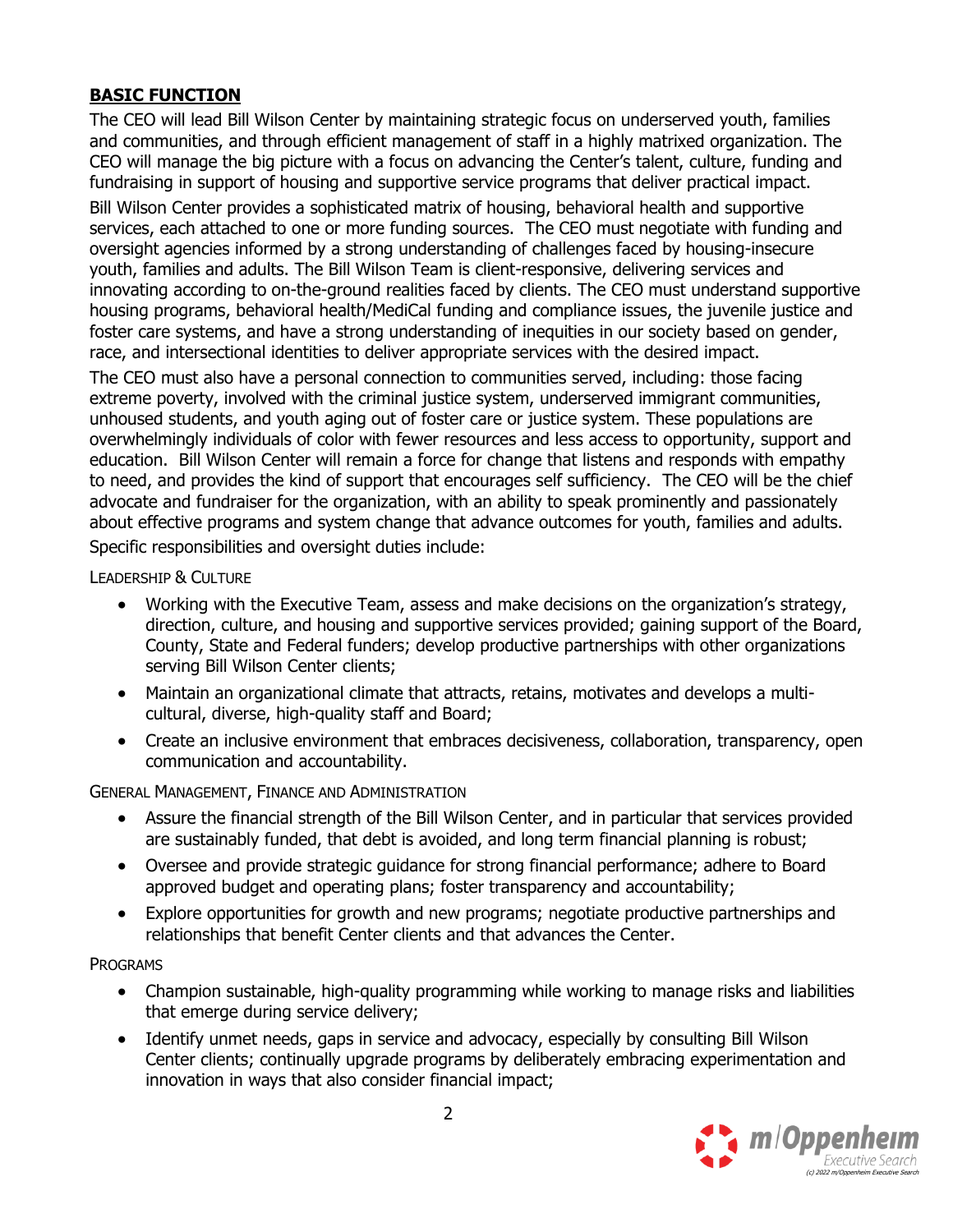• Continue to foster a strong service orientation that is innovative, compassionate and professional; remain current with innovations in the field of service, ensuring that staff is trained in new approaches; share Bill Wilson Center's ongoing thought leadership in the field.

#### FUNDRAISING AND MARKETING

- Function as the organization's "Fundraiser-in-Chief" viewing all board, staff, programs, clients and partners through a fundraising lens; understand the actual and prospective funding communities for Bill Wilson Center; create strategies to secure sustained funding and engage staff and board members in solicitation activities;
- Personally drive fundraising solicitation, especially with major private, government and business donors; develop fundraising alliances; lead and direct all fundraising efforts; appeal to donors, creating special and donor cultivation events for Bill Wilson Center;
- Continually explore new and creative strategies to expand Bill Wilson Center's revenue base; develop corporate sponsorships, and governmental & nonprofit partnerships.

#### TEAM DEVELOPMENT AND MANAGEMENT

- Through use of a combination of team assessment, performance accountability instruments, satisfaction and feedback surveys, and staff and board focus groups, continually improve team cohesion, staff and board member retention, and productivity;
- Ensure that staff at all levels are focused on organizational priorities and big picture strategies;
- Manage, motivate and evaluate staff to ensure that they are well-suited to addressing Bill Wilson Center client challenges and opportunities; promote employee engagement by remaining attentive to staff concerns; provide opportunities for staff to develop new and better ideas, skills, workflows and service approaches; promote the Bill Wilson Center as a great and satisfying place to work and build a career centered in excellent service to diverse communities in need;
- Forge meaningful partnerships with government, nonprofit, business and community organizations and leaders; empower staff to be active ambassadors of the Center and its clients.

#### PUBLIC RELATIONS, COMMUNICATIONS AND ADVOCACY

- Drive visibility for Bill Wilson Center by serving as a credible, articulate and effective spokesperson, in person and in writing; ensure that Bill Wilson Center is recognized for its leadership and outcomes, including cost savings from reduced welfare and other social expenditures;
- Serve as a spokesperson and advocate for the Bill Wilson Center's clients with governments regionally and in California; when appropriate, help influence government policy as it relates to funding for Bill Wilson Center and other programs supporting those transitioning to independence and housing security; develop and communicate information showing the positive impact of Bill Wilson Center programs;
- Actively cultivate positive relations with leading funding, political, social services, public policy, housing and youth and family care constituencies.

#### BOARD RELATIONS

• Engage Board members in advancing the Bill Wilson Center in various ways by contributing time, expertise or treasure; provide ongoing communication and timely updates to the Board on the state of the organization;